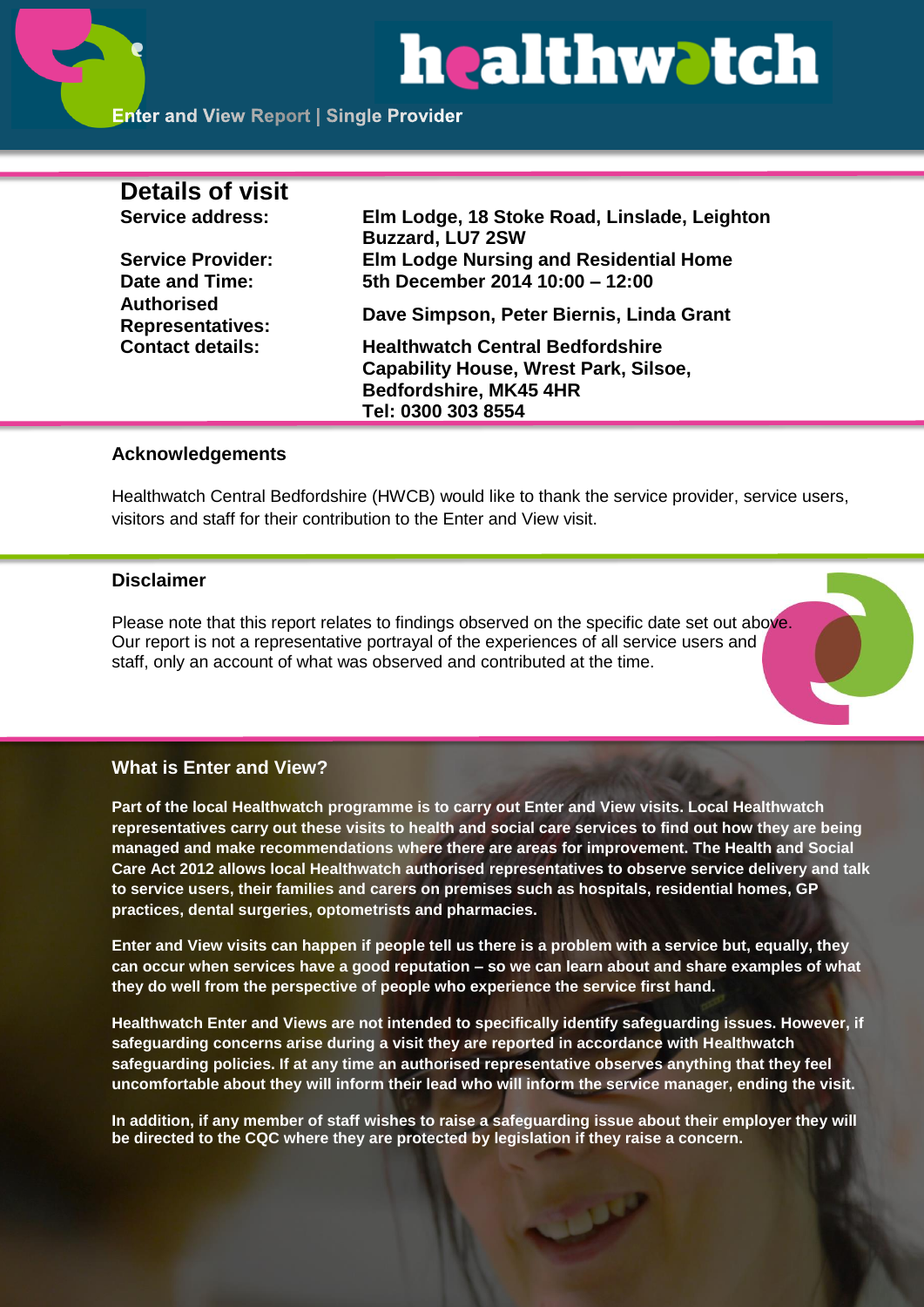# **Purpose of the visit**

- To engage with service users of care homes and understand how dignity is being respected in a care home environment;
- Identify examples of good working practice;
- Observe residents and relatives engaging with the staff and their surroundings;
- Consult with residents, relatives and staff about their experiences of the environment within the home and how care is delivered.

# **Strategic drivers**

- Care Quality Commission dignity and wellbeing strategy
- Care homes are a Local Healthwatch priority

# **Methodology**

#### **This was an announced Enter and View visit.**

Representatives were pleased to see the Healthwatch Central Bedfordshire poster notifying residents and relatives of our visit clearly displayed within the building.

On arrival, representatives were met by the Deputy Manager, (the manager was on maternity leave), who gave us a verbal introduction regarding the home, its history, the number of beds and residents, staff etc.

Authorised representatives also approached three residents at the care home to informally ask them about their experience of the home. Several family members and members of staff were also spoken to.

The authorised representatives explained to everyone they spoke to why they were there and took notes of comments received.

After speaking with the residents and staff, on leaving, Healthwatch Central Bedfordshire leaflets were given to the Deputy Manager for distribution and display in the home.



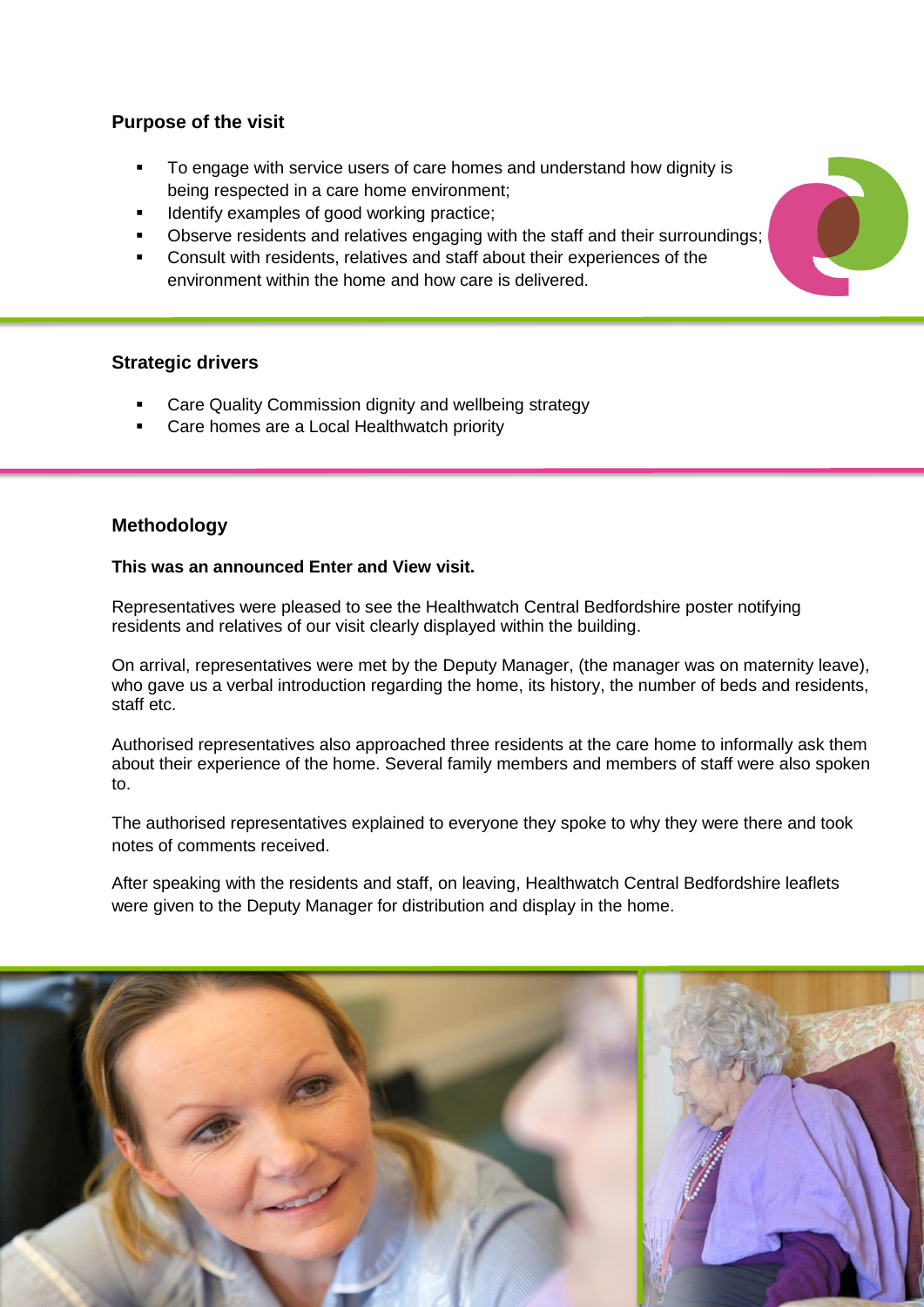# **Summary of findings**

At the time of the visit, the evidence is that the home was operating to a very good standard of care with regard to dignity and respect.

- $\triangleright$  Residents looked tidy, clean and well cared for, representatives saw no evidence of dignity not being respected.
- $\triangleright$  Representatives saw evidence of staff interacting with residents positively and regularly, including just checking on them if they appeared to be soporific.
- $\triangleright$  Residents spoken to were generally happy with the meals, the menu was balanced and nutritious, and mealtimes were suitable for the residents. Residents could also choose where to take their meals.
- $\triangleright$  Clear evidence of social activities was evident and the residents spoken to were given the option of taking part in organised activities along with their relatives.

The deputy manager advised representatives that the current capacity of the home is as follows:

- $\geq$  64 beds, with three currently unoccupied.
- $\geq$  25 beds were occupied by long stay residents and 36 were nursing residents.
- $\geq$  37 beds are currently council funded, 19 privately funded and five directly funded by the NHS.
- $\triangleright$  There are no rehabilitation beds.
- $\triangleright$  A total of 64 members of staff are emploved, including nurses, carers, cooks, gardeners, office staff and cleaners.
- $\triangleright$  Two nurses are on duty on every shift, with 13 carers on duty in the morning, 12 in the afternoon and four at night.
- $\triangleright$  The types of residents catered for includes dementia, end of life and long term nursing residents.

# **Results of Visit**

#### **Environment**

On entry, representatives found the environment to be clean, warm, light and airy. The atmosphere was 'neutral' in that there were no apparent smells, good or bad. The home was decorated tastefully for the festive season.

The premises are much larger than on first impression, as a result of extensions which have been added to the original 1881 building. The home operates over three areas; 'Maple' is the original building with 'Chestnut' and 'Cedar' being the newest buildings. All buildings are interconnected.

There are two large communal lounge rooms which were being well used at the time of the visit, with a Sensory area and one room off the main lounge used as a Reminiscence area for residents with dementia. There is a well-tended landscaped garden, accessible to residents including those in wheelchairs, with seating, bird feeders and tables and flower beds which residents are able to help cultivate.

The door to each resident's room has a personalised nameplate with a photograph of the resident.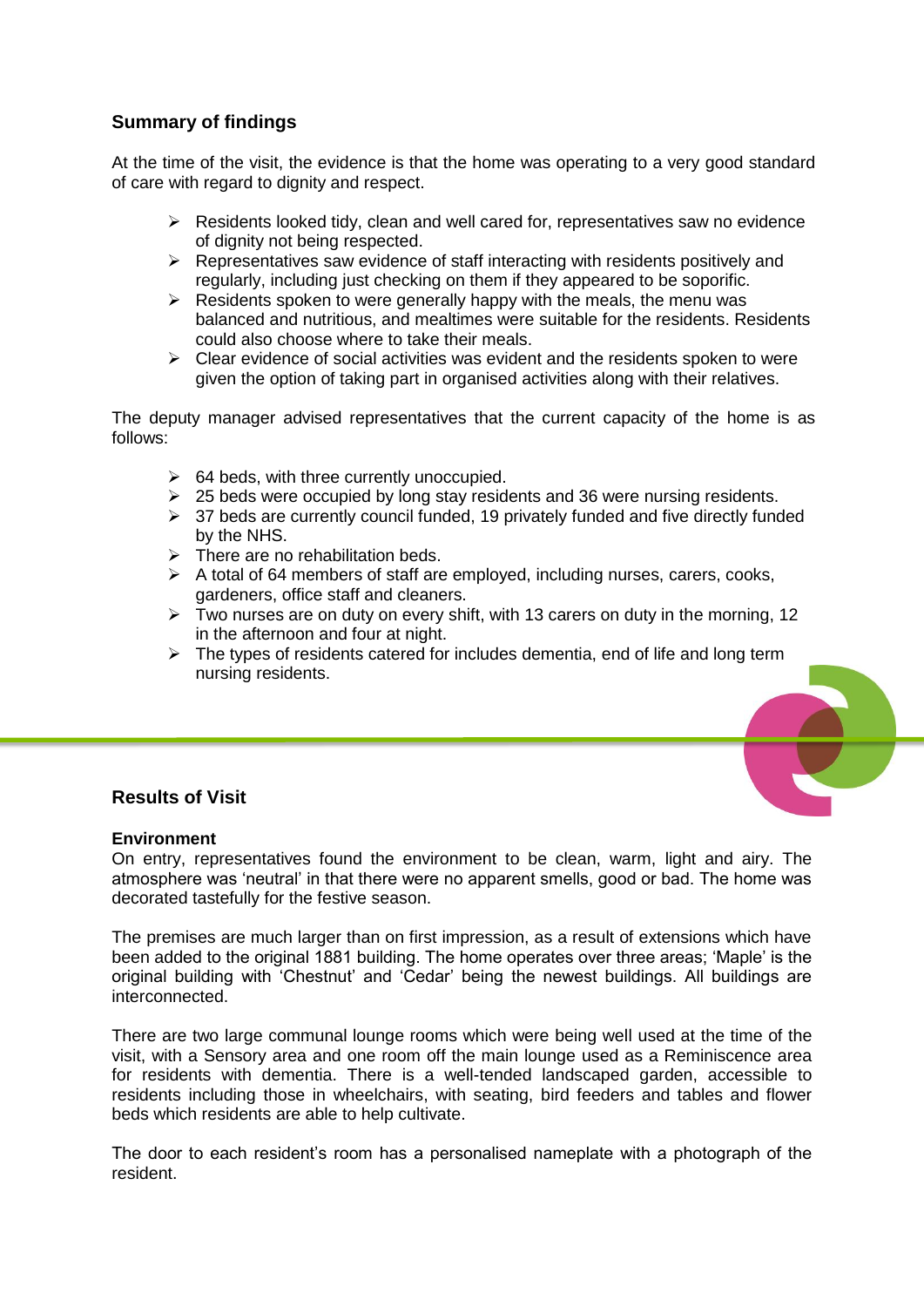All rooms in the 'Cedars' building have a wet-room, TV and underfloor heating. Many other rooms are en-suite. Throughout the home, the upper floors are accessed by lifts, with a stairlift also available in 'Chestnut'.

#### **Promotion of Privacy, Dignity and Respect**

All the residents seen at the time of the visit appeared to be well dressed and cared for. Representatives were advised that each resident has a key worker who also works with the family.

There is a laundry situated in the basement of the home; each resident has their own laundry box which is changed daily and all their clothes are labelled. All bed linen is changed regularly or as necessary.

Each residents care plan is kept available for them and their family to view, with 'turning' charts, night charts, food and drink and bowel movement records for bedbound residents is also kept at hand.

Rehabilitation beds are not available at the home, however an NHS physiotherapist can be accessed when and if necessary. Representatives were advised that the home also provides the following visiting services:

- $\triangleright$  Hairdresser once per week.
- $\triangleright$  Chiropodist two to three monthly.
- $\triangleright$  Mobile Dentist annually.
- $\triangleright$  Optician annually.

Representatives observed keys hanging outside residents' rooms and were informed that this was to enable residents to lock their rooms if they wished, if they were going to go out or away from the room for a length of time.

#### **Promotion of Independence**

Residents are encouraged to bring their personal possessions, photographs, pictures, ornaments and small pieces of furniture to create familiar surroundings.

All residents are offered the opportunity to be involved in social activities organised at the home, organised trips out and relatives are also included in the planning.

Representatives observed residents in wheelchairs being moved around the home without undue difficulty; there is plenty of space to facilitate this.

#### **Interaction between Residents and Staff**

HWCB representatives spoke with residents in the communal lounge. The residents spoken to stated they were comfortable in the home and quite happy. Residents were impressed with the activities available and the care received. Representatives witnessed a group of residents undertaking a 'communal knit' with a member of staff.

#### **Residents**

The most important aspects of the home, according to some residents, were feeling warm, safe and secure; the friendliness of staff and other residents; the cleanliness of the home and engagement with the staff.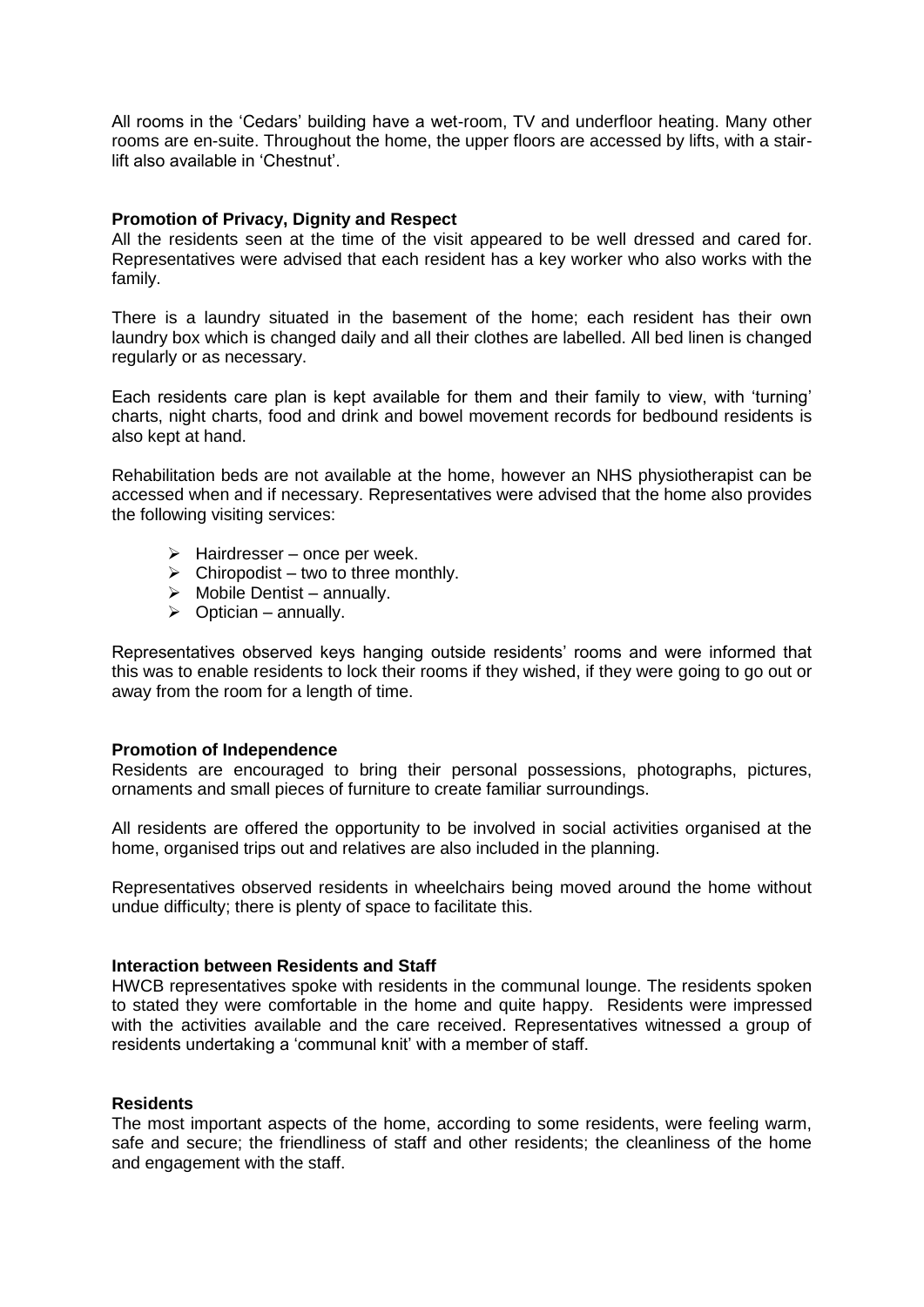Representatives were advised that residents are all registered with the Salisbury House GP Practice.

#### **Food**

The daily menu is managed on a four week cycle and appears to be comprehensive, although one member of the kitchen staff advised representatives that it would be preferable if the menu was changed more regularly.

Representatives witnessed residents and relatives being offered refreshments during the visit. The residents appeared content with the care they received at mealtimes and were able to choose where to take their meals; in the lounge dining area or in their rooms. The residents that representatives spoke to all thought the standard and variety of food served was very good.

#### **Recreational activities/Social Inclusion/Pastoral needs**

An Activities Co-ordinator organises events to involve residents and their relatives as much as possible. The communal lounge and conservatory are used for the majority of activities. There was no evidence of residents being forced to take part in activities; it is optional for all residents. Representatives were advised by both staff and residents that activities included trips outside of the home, cookery classes, film clubs and other interests. Visits to the home by local schools and their choirs are encouraged.

Representatives were advised that there are regular visits from a Church of England vicar and the home also encourages visits from other religious denominations. Residents are able to visit local churches.

#### **Involvement in Key Decisions**

Representatives were advised that meetings with residents and their relatives are held every two months. The purpose is to give both residents and their relatives the opportunity to raise any issues and/or concerns.

#### **Concerns/Complaints Procedure**

The deputy manager, residents, relatives and members of staff all confirmed there is a complaints procedure, although no resident or relative spoken to mentioned having used it.

#### **Staff**

All the staff seen and spoken to during the visit were friendly and helpful to the representatives and to the residents they were observed interacting with. All the staff, observed speaking to residents, clearly knew them well, using their first names. The staff appeared to be well trained and representatives were confident the residents were well cared for.

Representatives were advised that residents' medication is distributed by two nurses at all times although this was not witnessed. Representatives were also advised that DNRs (Do Not Resuscitate) notices (if appropriate) are kept within each residents care plan, which was later visually confirmed.

There is a well-equipped staff training room on the upper floor of the home. During the visit, representatives observed a new member of staff undergoing induction training and were informed that all new staff were given one week's training prior to being allowed to work with residents.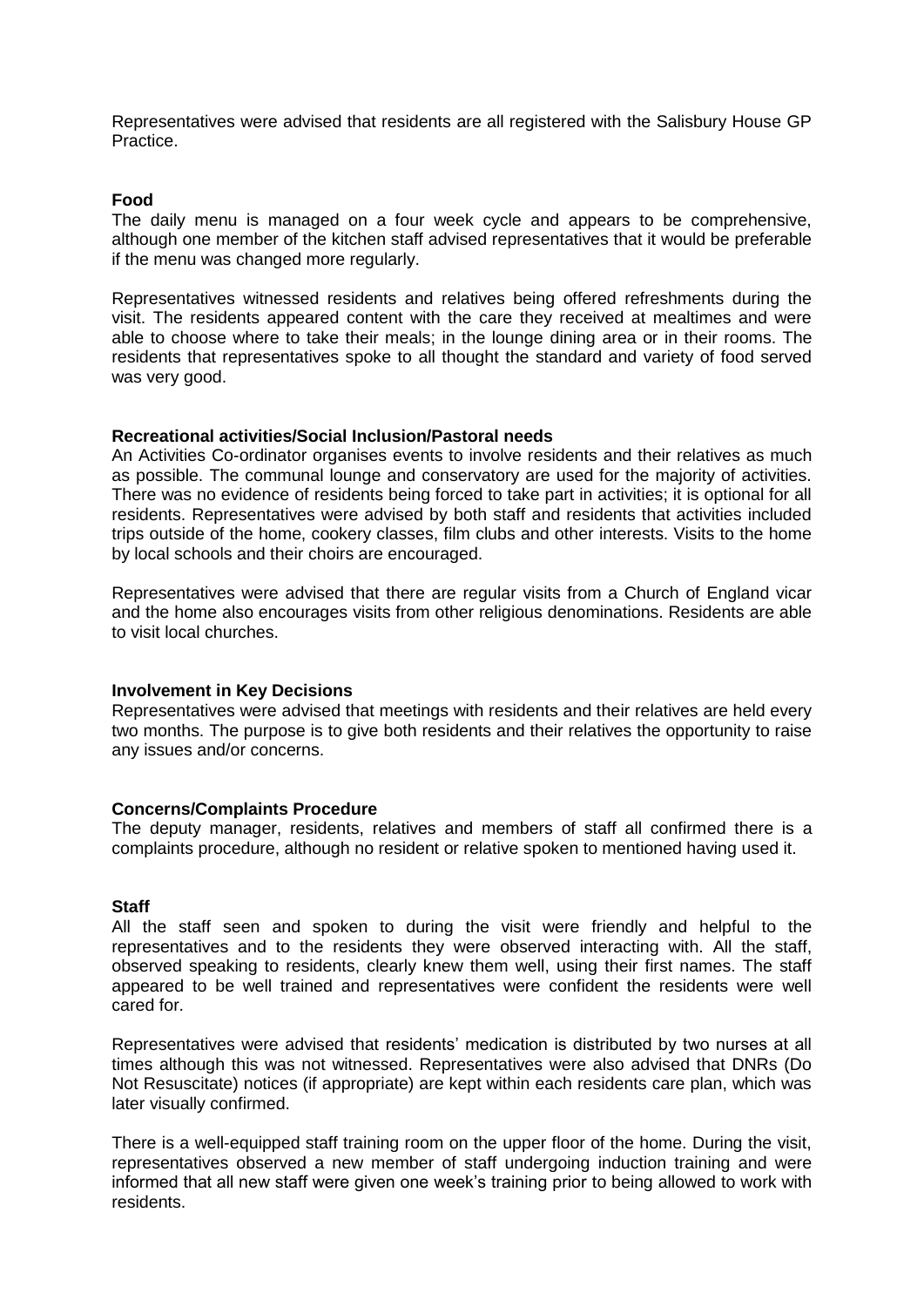High praise was given by relatives and residents regarding the Activities Co-ordinator, although comments were made to the representatives, by a relative and some staff members suggesting that the Activities Co-ordinator should have an assistant, due to the number of residents she has to support and engage with in all the different areas of the home.

#### **Visitors and Relatives**

Representatives observed family members visiting residents in the home and spoke to several of them, all of whom spoke highly of the care afforded to their relatives.

The Healthwatch Central Bedfordshire notice was displayed in the care home advising relatives of the visit; however Healthwatch Central Bedfordshire was not contacted directly by any relative prior to or since the visit to the home.

#### **Additional Findings**

The management of the home is attentive to all suggestions for improvement and is currently working on providing Wi-Fi internet access in the home.

Cleaners were observed working in the home and in one instance a cleaner was seen and heard to delay her cleaning of a resident's room as the resident was having his breakfast. Representatives took this opportunity to speak to the cleaner who described the good practice of storage and security of the cleaning materials.

#### **Recommendations**

This report highlights the good practice that was observed and reflects the resident's and relative's satisfaction with the care and support provided.

- $\triangleright$  In recognition of comments made by relatives and some staff members, it is recommended that consideration be made to engaging an assistant Activities Coordinator.
- $\triangleright$  Healthwatch Central Bedfordshire recommends that this report is shared with the residents and their family members of Elm Lodge and to advise that if they should wish to contribute any additional comments about the report, they should contact Healthwatch Central Bedfordshire direct on 0300 303 8554.